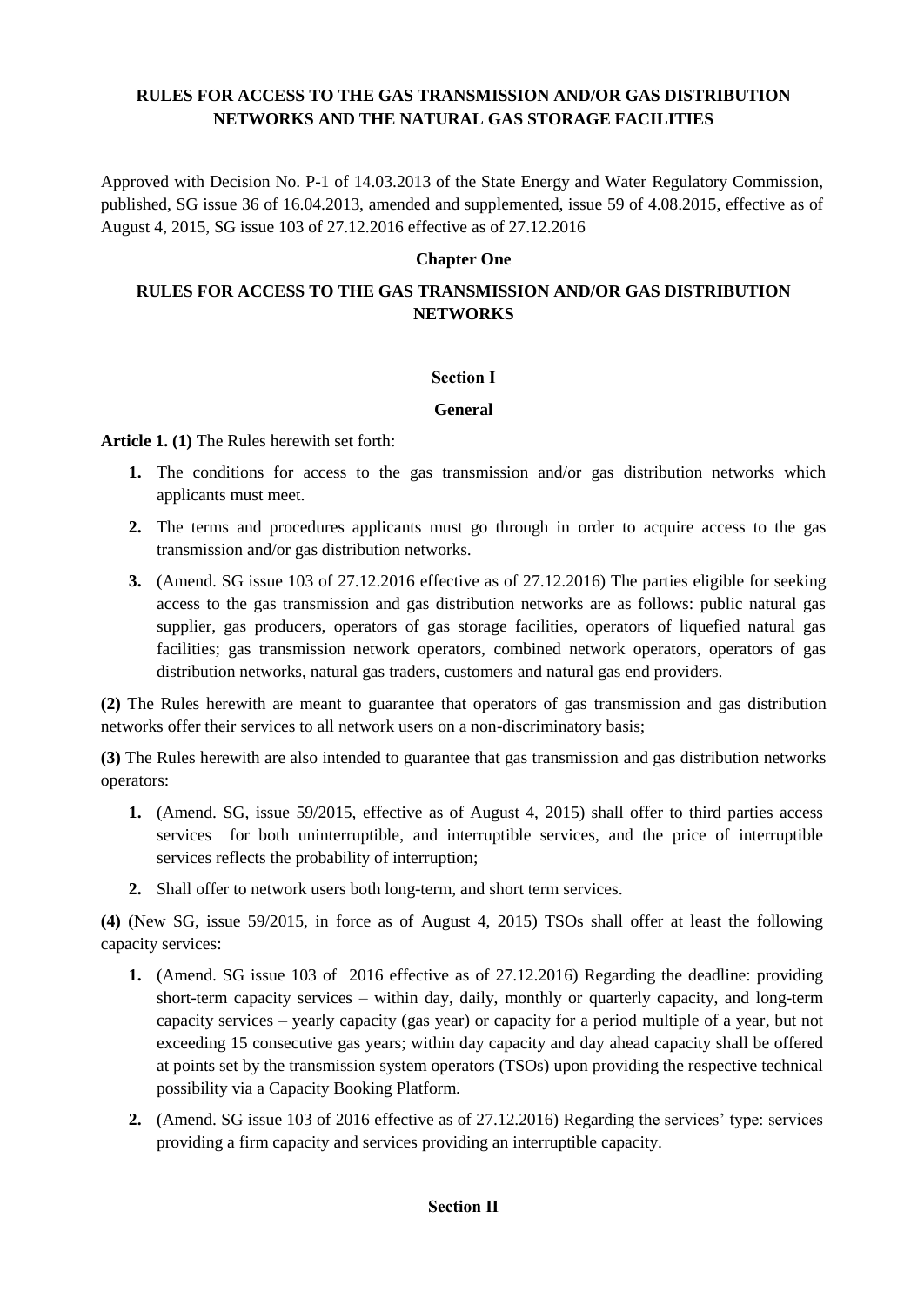# **Terms and Conditions for Providing Access to the Gas Transmission and/or**

## **Gas Distribution Networks**

**Article 2. (1)**. The parties named in Article 1, Item 3 shall be eligible for network access.

**(2)** (Supl. SG, issue 59/2015 effective as of August 4, 2015, amend. SG issue 103/2016 effective as of 27.12.2016) Right of network access shall not have any parties who are subject of proceedings for a winding-up, have been declared bankrupt or are under an insolvency procedure, and if foreign persons, they are in similar procedures under their national law.

**(3)** The network operator shall have the right to decline network access when the applicant has outstanding financial liability to the operator, the deadline of which had expired.

**(4)** (Amend. SG issue 103/2016 effective as of 27.12.2016) Network operator shall have the right to send back any access application when:

- **1.** the applicant fails to submit the necessary evidence of the required circumstances for access granting in line with these Rules;
- **2.** the access application fails to meet the terms and conditions and the requirements of these Rules.

**(5)** In instances under paragraph 4 the operator determines a deadline of no less than 3 working days for elimination of all inaccuracies in the application and submission of the required evidence. If no inaccuracies are eliminated and no evidence are submitted within the deadline, the access application shall be sent back to the applicant, and the access procedure is terminated.

**(6)** (Amend., SG issue 59/2015 effective as of August 4, 2015) The gas transmission and gas distribution companies shall grant users access to their networks on equal terms and in a transparent manner and shall not discriminate against any party that meets the eligibility criteria set forth in these Rules.

**Article 3**. Access to gas transmission and/or gas distribution networks may also be granted to entities residing in an EU member state or entities registered in countries with which the Republic of Bulgaria has signed international treaties for mutual application of the respective EC laws, provided there are system interconnections in place, and in compliance with the provisions of Article 176а of the Energy Act (EA).

**Article 3a.** (New SG issue 103/2016 effective as of 27.12.2016) Transmission system operator, distribution system operator respectively, may refuse access to the networks:

- 1. under the conditions of art. 172, para.2 and art.172a of the Energy Act;
- 2. when the applicant fails to meet the terms and conditions under Sections II and III, or fails to submit the necessary documents in line with these Rules.

## **Section ІІІ**

## **Procedures for Granting Access to Gas Distribution Networks**

## **(Title amend. SG** issue 103/2016 effective as of 27.12.2016 **)**

**Article 4. (1)**. (Amend. SG issue 103/2016 effective as of 27.12.2016) The entities named in **Article** 1, Item 3 and **Article** 3 shall submit a standard application form for access in writing to the gas distribution system operator (DSO) along with all attachments thereto, as drawn-up by the operator and published in a suitable manner including via his website.

**(2)** (Amend. SG issue 103/2016 effective as of 27.12.2016) Every eligible entity or network user apply for access or correction of the granted access by submitting an application for access which shall be filled in and submitted both a hard copy and an electronic document on a suitable medium, and in the format specified by the DSO. Should there be any inconsistencies between the hard copy and the electronic document, the hard copy shall take precedence.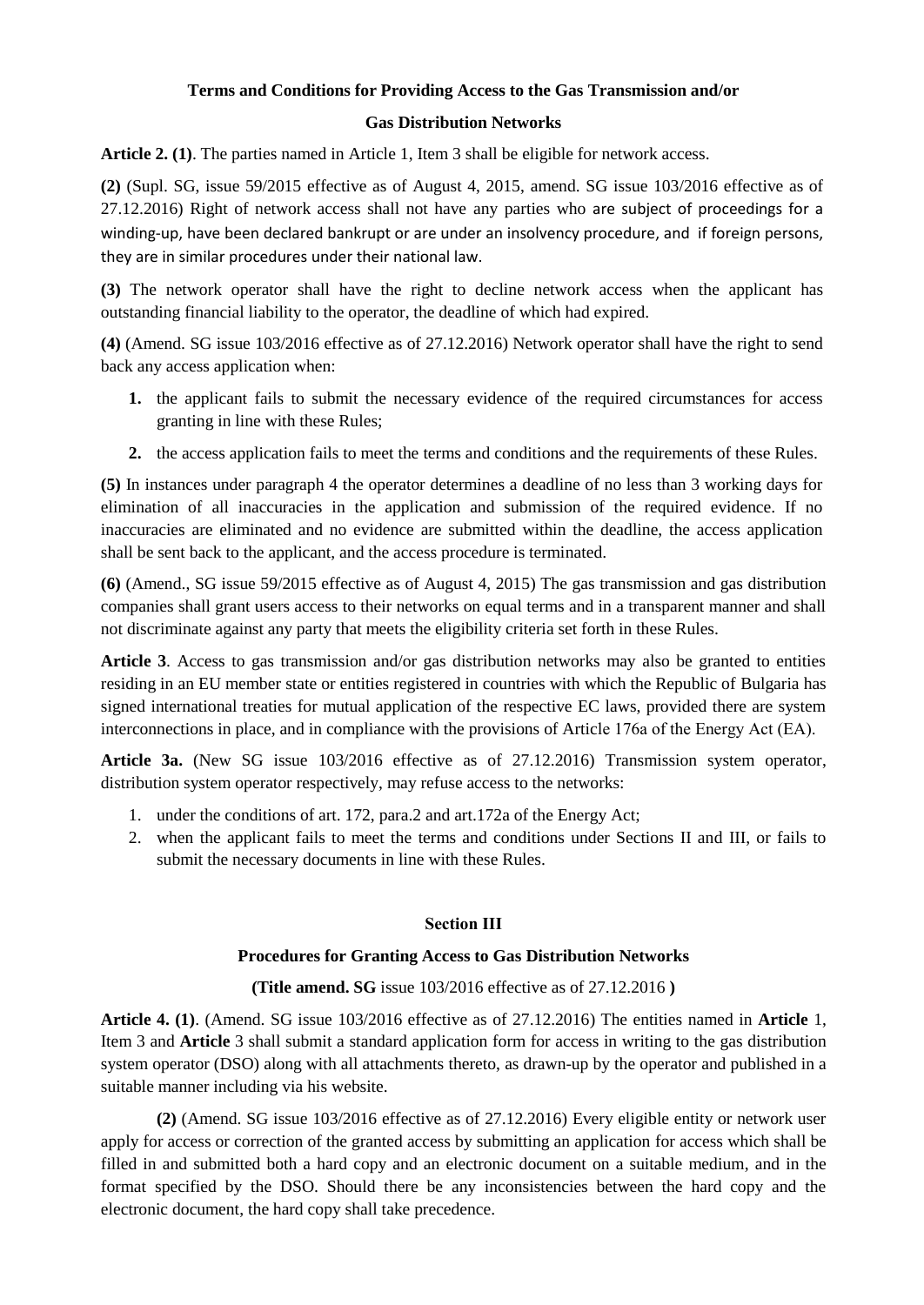**(3)** (Amend., SG issue 59/2015 effective as of August 4, 2015) Access applications shall state the following, at minimum:

- **1.** nominated transmission capacity at the entry point (s) on a daily basis;
- **2.** nominated transmission capacity at the exit point (s) on a daily basis;
- **3.** The access and transmission period start and end date which cannot be different than a gas day, a gas month, a gas quarter, or a gas year;

**(4)** (Amend., SG issue 59/2015 effective as of August 4, 2015, Repeal. SG issue 103/2016 effective as of 27.12.2016).

**(5)** (New, SG issue 59/2015 effective as of August 4, 2015, Repeal. SG issue 103/2016 effective as of 27.12.2016).

**(6)** (Previous para. 5, SG issue 59/2015 effective as of August 4, 2015) Application for access shall also be submitted where a change in the already granted access to networks is requested, if such change is required as a result of an extension, expansion, reconstruction and/or rehabilitation of existing equipment of the Applicant.

**Article 5. (1)** (Amend. SG issue 59/2015 effective as of August 4, 2015) The deadlines for submitting the applications for access and applications for capacity shall be the following:

- **1.** Submit an application for access and nomination of yearly capacity and capacity greater than one year – no later than 30 days prior to the start of the period and not earlier than 365 days prior to the start of the period; within this deadline applications can be submitted and quarterly and monthly capacity allocated for the next gas year when it is an annex to the application for the yearly capacity;
- **2.** Submit an application for access and nomination of quarterly capacity no later than 30 days prior to the start of the period and not earlier than 60 days prior to the start of the period;
- **3.** Submit an application for access and nomination of monthly capacity– no later than 15 days prior to the start of the period and not earlier than 30 days prior to the start of the period

**(2) (**Amend. SG issue 59/2015 effective as of August 4, 2015, SG issue 103/2016 effective as of 27.12.2016) DSO shall review the submitted application and the attachments thereto within 7 days. If he finds that the applicant has not provided the necessary documents and data in accordance to these Rules, the operator will notify the applicant in writing to provide them in addition within 5 days of receiving the written notification. The applicant shall be instructed that, if he fails to present the requested documentation in due time, the application shall not be considered.

**(3)** (New, SG issue 59/2015 effective as of August 4, 2015) The deadlines for adjudicating an application for access and capacity nominations are the following:

- **1.** to approve, reject or amend an application for access and nominated yearly capacity up to 15 days prior to the start of the period;
- **2.** to approve, reject or amend an application for access and nominated quarterly or monthly capacity – up to 5 days prior to the start of the period

**(4)** (Previous para.3, SG issue 59/2015 effective as of August 4, 2015) The operator can accept and/or review applications for capacity beyond the deadlines provided above in case of a force majeure or other force majeure circumstances.

**(5)** (Previous para.4, SG issue 59/2015 effective as of August 4, 2015, Repeal. SG issue 103/2016 effective as of 27.12.2016)

**Article 6. (1)** (Amend. SG issue 103/2016 effective as of 27.12.2016) Having received an application with all necessary documents, DSO shall investigate the possibility and the conditions for granting the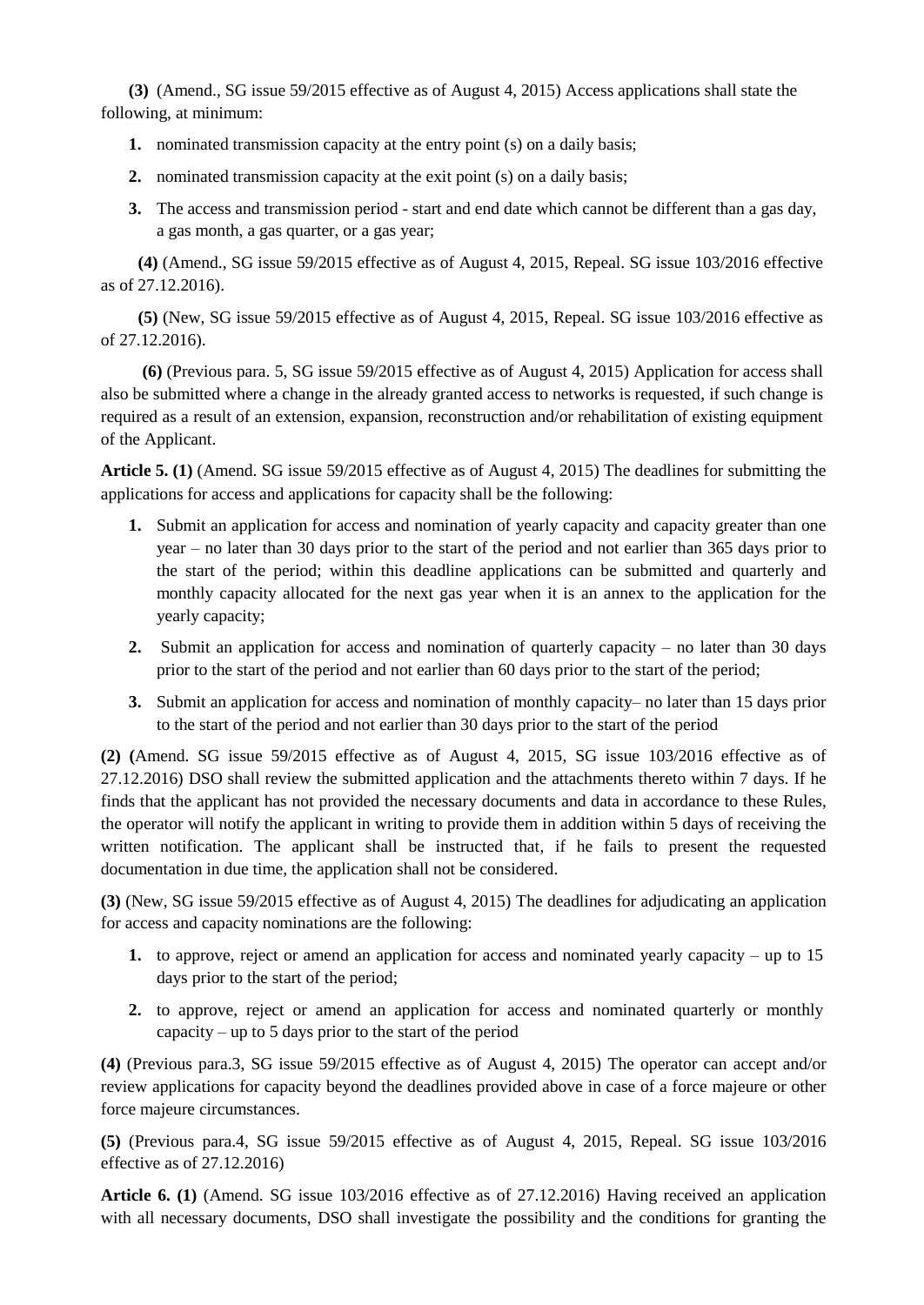applicant access.

**(2)** The investigation shall focus on the existence of the conditions described in Section IІ, the nominated capacity, the existence of obstacles to providing access, the technical parameters and the timeframe for providing the access.

**Article 7. (1)** (Amend., SG issue 59/2015 effective as of August 4, 2015, Amend. And Suppl. SG issue 103/2016 effective as of 27.12.2016) Within the deadlines under Article 5 for adjudicating upon an application for access or changing the access granted, DSO shall submit to the applicant a draft contract at equal terms and conditions for the users or a justified denial.

**(2)** The draft contract shall provide the terms and conditions for access to a specific site and shall include the following mandatory parameters:

- **1.** Allowed allocated capacity on a daily basis as per entry and exit points including maximum and minimum hourly natural gas consumption and pressure in the network;
- **2.** Load profile, natural gas quantities for transmission on yearly, quarterly, monthly or daily basis;
- **3.** (Amend. SG issue 103/2016 effective as of 27.12.2016) entry and exit points (hando over/acceptance points) of gas transmission and/or gas distribution networks where the handed over/accepted natural gas quantity for transmission is measured; measurement points at the entry and exit points of the gas transmission and/or gas distribution network;

**(3)** (Amend., SG issue 59/2015 effective as of August 4, 2015, SG issue 103/2016 effective as of 27.12.2016) The applicant signs the draft contract and it shall be concluded within a period of 3 days as of its receipt by DSO.

**(4)** (Amend. SG issue 103/2016 effective as of 27.12.2016) DSOs develop general terms and conditions of the transport contracts along the gas distribution networks, subject to approval by the EWRC and shall be published on the operators' websites.

**Article 8.** (Amend. SG issue 103/2016 effective as of 27.12.2016) In case of a justified access denial by the DSO, a natural gas client or a potential client located on the territory of this operator may be granted an access to the gas transmission network under the terms and conditions of these Rules :

**Article 9.** (Repeal. SG issue 103/2016 effective as of 27.12.2016).

**Article 10.** (Repeal. SG issue 103/2016 effective as of 27.12.2016)

## **Section ІIIa**

## **(New,** SG 103**/**2016 effective as of 27.12.2016**)**

# **Procedures for Granting Access and Capacity Allocation at Entry and Exit Points of the Gas Transmission Networks**

**Art. 10a (**New, SG 103**/**2016 effective as of 27.12.2016**)** (1) TSO verifies each entity who have submitted a standard application form for access, whether they comply with the requirements of adr.2 of the Rules, within 3 business days of submitting the application together with all required documents. The verification results shall be announced to the applicant within 3 business days.

(2) The application may be submitted at any time within the business days of the operator – in person, via registered mail or courier service, or via e-mail at the address indicated by the operator in compliance with the written form requirements and certifying the author of the electronic statement in line with the Electronic Document and Electronic Signature Act. Original documents certifying the lack of circumstances under art. 2, para. 2 and State-of-Play Certificate of the applicant or equivalent document in line with the national legislation of the country where the applicant is registered, shall be enclosed to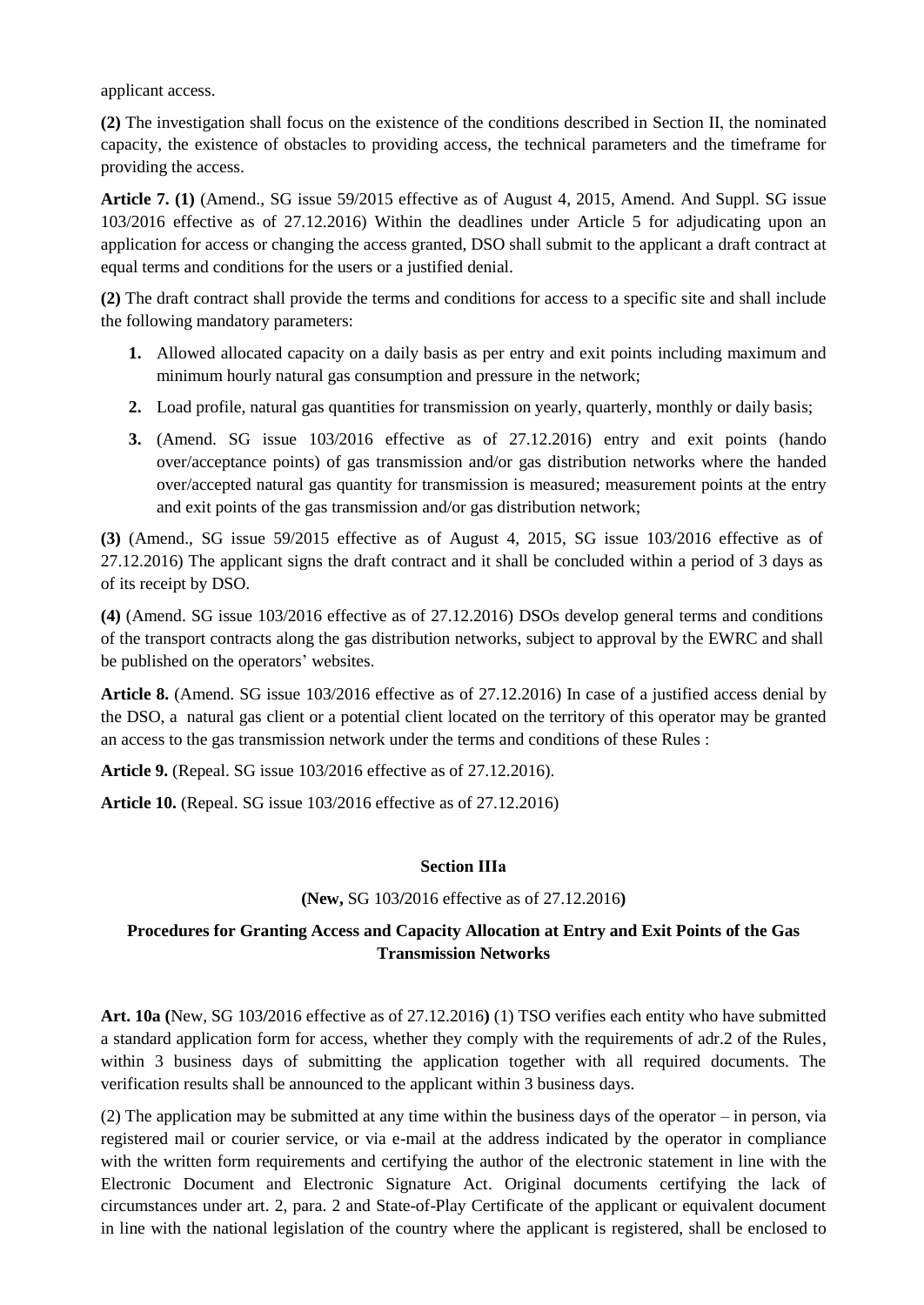the application.

(3) Application for access shall be also submitted when requesting a change of already granted access to the networks, if the change is due to expansion, reconstruction and/or rehabilitation of existing facilities of the applicant.

(4) The rules compliance verification is valid for a period of up to 6 months as of the notification on receiving access to the gas transmission network.

(5) Within the term under para. 4 the entity shall have the right to submit nominations to book capacity on the Capacity Booking Platform, take part accordingly in the transmission capacity allocation procedures.

(6) The operator of the transmission network shall have the right at any time within the term under para.4 carry out checks of the entity for their compliance with the requirements of the rules with a view to granting access.

**Article 10b.** (new – SG issue 103 of 2016, effective as of  $27.12.2016$  r.) (1) At every IT the TSO shall create and operate a joint Capacity Booking Platform together with the neighboring TSOs, where capacity is allocated by means of bidding procedures (auctions) in line with the requirements of Regulation (ЕU) No.984/2013 of the Commission of 14 October 2013 establishing a Network Code on Capacity Allocation Mechanisms in Gas Transmission Systems and supplementing Regulation (EC) No 715/2009 of the European Parliament and of the Council.

(2) Auctions at ITs shall be held in line with the auction calendar for the capacity auctions, published by ENTSOG in line with 3, item 2 of Regulation (ЕU) No.984/2013.

(3) The capacity booking platform must provide all software required for the overall implementation of the requirements of Regulation (ЕU) No. 984/2013.

(4) The capacity booking platform must keep and process data on users of gas transmission networks registered thereon.

(5) By registering on the booking platform users accept to perform the legal and contractual requirements valid and applicable for the respective platform.

(6) Entities who have gone through the verification under art. 10a can participate in the capacity allocation procedure following a registration on the booking platform and secured credit limit. The credit limit amount and terms and conditions shall be determined by the operator in a transparent and nondiscriminatory manner by capacity products types and shall be published on the operator's webpage.

(7) TSO manages the credit limit of the registered users and notifies them on reaching their credit limit in order to take actions and eligibility in procedure for capacity allocation.

(8) Detailed results of each auction procedure are available for both the TSO and each participant in the procedure immediately upon its completion, and results summary shall be published at Public Access Section at the Capacity Booking Platform.

(9) Capacity allocation procedures for the points of the gas transmission network, different form the interconnection points are also conducted at the capacity booking platform in line with one of the capacity allocation mechanisms indicated in art. 11 para. 2.

(10) The deadlines and conditions of the capacity allocation procedures in line with article 9 shall be laid down by the TSO through a calendar to nominate yearly, monthly and quarterly products, which shall be published on its website no later than 30 calendar days prior to each procedure.

(11) TSO shall have the right to establish its own software solutions, enabling capacity trading at the points other than the interconnection points.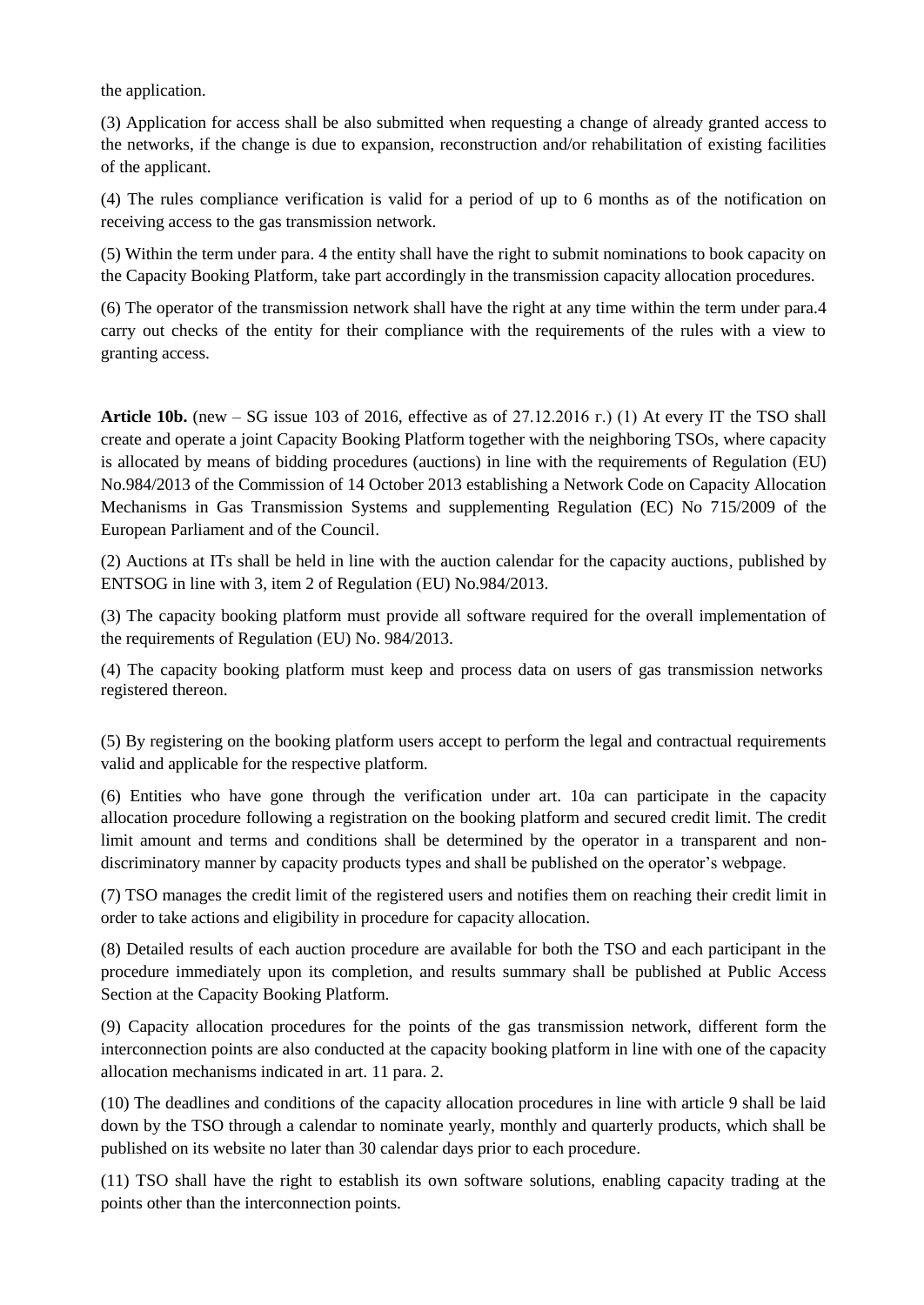(12) Each capacity allocation procedure on the Capacity Booking Platform ends with an electronic written confirmation for capacity allocation submitted both to the participant in the procedure and the TSO on the nominated by the participant entry and/or exit points.

(13) TSO within 3 days as of the completion of the capacity allocation procedure shall submit to the participant with the allocated capacity a draft transport contract or additional agreement to a concluded contract in line with the written confirmation for an allocated capacity at the nominated by the participant entry and/or exit points.

(14) No later than the effective implementation date of the nominations under a concluded transport contract, users shall submit information of ensured/booked capacity for transport through the transmission network of a neighboring operator in favour of the applicant for a period and capacity corresponding to the allocated one in the entry point and/or for natural gas quantities secured on the basis of a signed valid supply contract of the nominated natural gas quantities with a place of delivery – the indicated in the application entry point/s.

(15) The requirement under para. 14 shall not be applied for concluded transport contracts at allocated capacity following a procedure for bundled capacity at the interconnection points.

(16) TSO develops a standard form of a harmonized contract for providing the service "natural gas transmission through the gas transmission network" to the users at equal contractual terms and conditions in compliance with the requirements of art.6 of the Natural Gas Trade Rules. A standard form of the transport contract shall be published on the operator's webpage.

## **Section ІV**

## **Principles behind Capacity Allocation Mechanisms and Congestion Management Procedures**

**Article 11**. **(1)** (Amend., SG issue 59/2015 effective as of August 4, 2015 SG issue 103/2016 effective as of 27.12.2016) Gas transmission network operators in line the requirements and rules of Regulation (EU) 984/2013 shall develop, apply, and publish non-discriminatory and transparent mechanisms for capacity allocation, which shall guarantee maximum capacities at all relevant points (including entry and exit points) for all market participants take into account the integrity of the system, the efficient operation of the network, and the rules of congestion management. Gas transmission network operator shall develop congestion management procedures, and shall submit them to the EWRC for approval.

**(2)** The mechanisms for allocating the available capacity for every entry and exit point, and for the entire network may be developed on the basis of the following principles:

- **1.**Proportional allocation;
- **2.**Tender procedure;
- **3.**Open application (in case of new gas infrastructure).

**(3)** (Amend. SG issue 103/2016 effective as of 27.12.2016) The mechanisms discussed in Para. 2 shall be applied independently for the nominated firm and interruptible capacity. Firm capacity shall be allocated first and the interruptible capacity shall be allocated afterwards, provided it has been expressly nominated (stated) in the Application for access.

**(4)** Capacity allocation mechanisms shall be flexible and must allow for changes to be implemented so as to adapt to the changing market conditions. They shall not stand in the way of new market participants or create barriers for entering the market. They must be capable of sending appropriate economic signals for effective and optimal use of the available technical capacity and be conducive to new infrastructure investment.

**Article 12.** The technical capacity of a given network will be calculated based on a capacity calculation mechanism adopted and notified by the respective gas transmission network operator.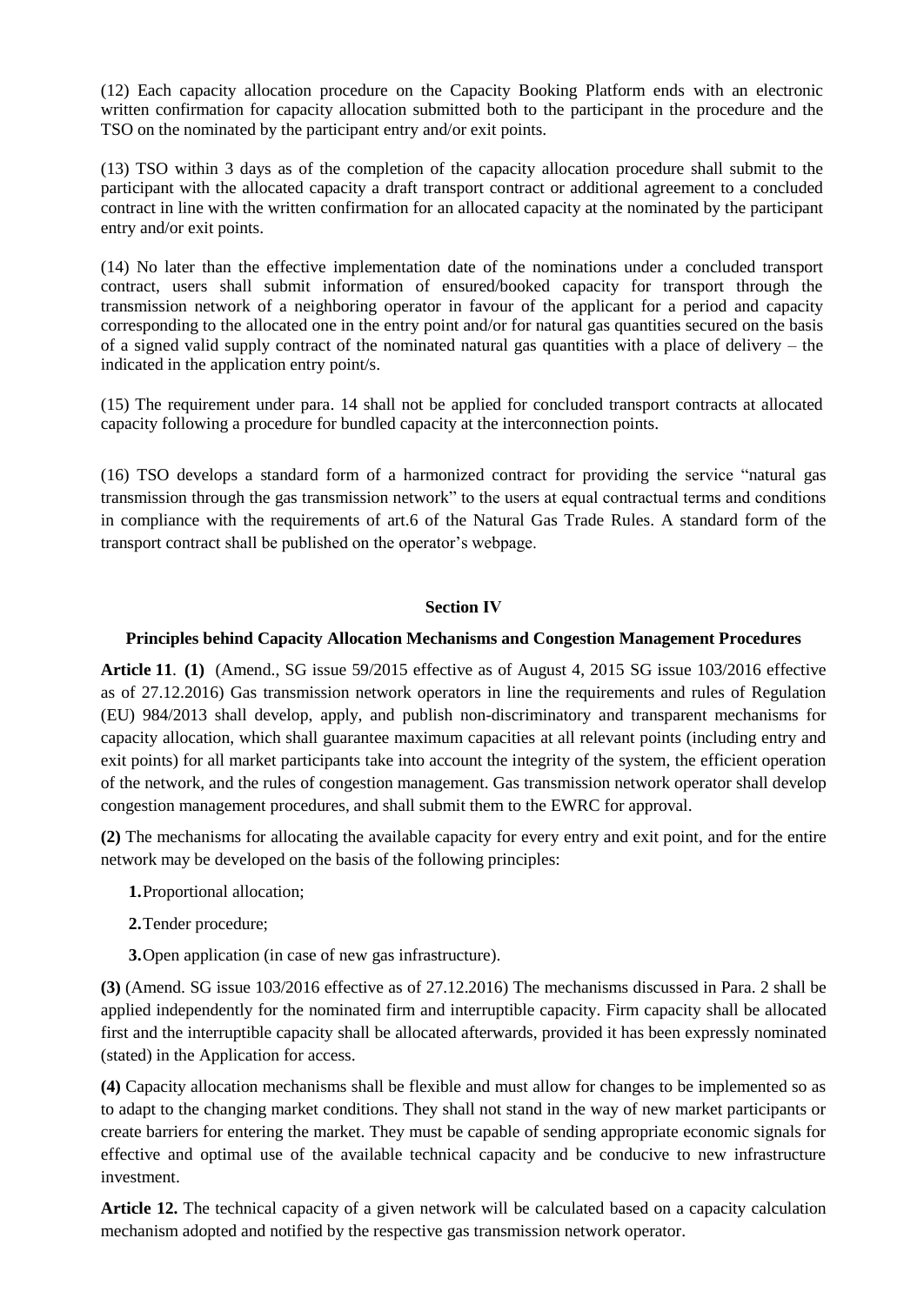**Article 13. (1)** (Amend. SG issue 103/2016 effective as of 27.12.2016) Available firm capacity for every entry and exit point and for the entire network (or section thereof) for a particular time period shall be calculated as the difference between the technical capacity and the firm capacity for the particular entry or exit points or the entire network (including sections thereof with lower capacity) that has been already allocated (contracted) amongst network users for the particular period of time.

**(2)** In instances when the transmission service is offered by a combined operator, the operator may provide that the capacity required for transmission of quantities for injection and production to be allocated to customers who are granted access to the gas storage and up to the amount of their allocated capacity for injection, respectively production

**(3)** (Amend. SG issue 103/2016 effective as of 27.12.2016) The capacity at any given point is stated in kWh/day and is allocated on a daily basis for the nominated period.

**Article 14.** (Amend. SG issue 103/2016 effective as of 27.12.2016) Gas transmission network operators allocate interruptible capacity in the instances where the particular points do not allow for firm capacity or where the firm capacity has already been allocated, or where for technological or economic reasons part of the firm capacity must be transformed into interruptible capacity in the short term.

**Article 15**. (Amend. SG issue 103/2016 effective as of 27.12.2016) Having allocated the entire available firm capacity for a given point or for the entire network, operators shall declare lack of available firm capacity for these points or for the entire network and shall offer only interruptible capacity. The mechanism for allocating interruptible capacity shall be applied independently from the mechanism for allocating firm capacity. Interruptible capacity shall be allocated once firm capacity has been allocated or when interruptible capacity for these points is announced on the operator's webpage and at least one potential or registered user has applied for interruptible capacity for it.

**Article 16**. (Amend. SG issue 103/2016 effective as of 27.12.2016) At the end of every business day during which capacity has been nominated and allocated (by applying the allocation mechanism) the operator shall recalculate the available capacities across the points and for the entire network. The calculations shall then be used next time the allocation mechanism is applied upon the submission of other nominations. The available capacity shall also be recalculated every time a supply contract expires or is terminated resulting in the freeing up of capacity. Finally, capacity recalculations shall also be done when unused firm capacity is transformed into interruptible capacity on a short-term basis. If a potential customer to whom capacity has already been allocated decides not to conclude a Transport Contract with the operator, the capacity allocated to him shall be declared available.

**Article 17**. Users shall be entitled to trade their allocated capacities amongst each other.

**Article 18. (1)** Where the concluded agreements lead to congestion, the gas transmission network operator:

- **1.** Shall provide capacity allocation for new contracts by releasing unused capacity by allowing network users to lease out or resell their contracted capacity;
- **2.** Shall offer the unused capacity on the market on at least for a day-ahead basis as an interruptible service;

**(2)** The principles of Para. 1 shall apply to the entire contracted capacity including to existing contracts.

**Article 19. (1)** (Amend. SG issue 103/2016 effective as of 27.12.2016) Where contracted capacity remains unused, transmission system operators shall offer the capacity on the primary market as interruptible capacity per agreements with different duration in so far as this capacity is not being offered on the secondary market by the respective network user.

**(2)** (Amend. SG issue 103/2016 effective as of 27.12.2016) Transmission system operators shall be entitled to offer a portion of the unused capacity as a firm capacity on the market where there are suitable conditions to do so.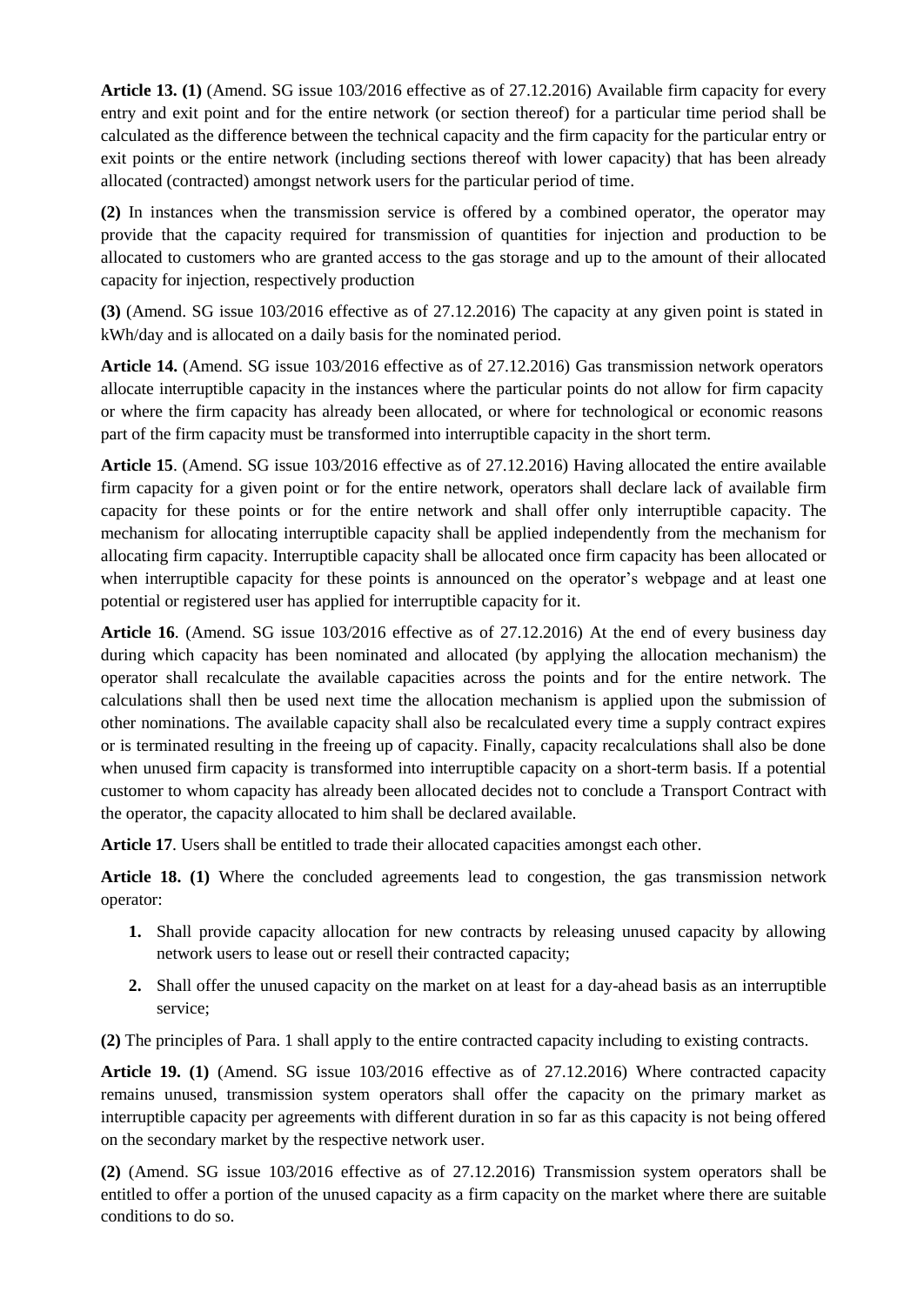## **Section V Provision of Information**

**Article 20. (1)** Gas transmission network and gas distribution network operators shall publish detailed information about the services they offer (service descriptions for the long-term and short-term services, interruptible and uninterrupted services and their prices), the terms and conditions for them, and the technical information necessary for network users to gain effective access to the network.

**(2)** For the services they offer, gas transmission network and gas distribution network operators shall publish information about the technical, contracted, and available capacity on a numerical basis at all relevant points, including entry and exit points. This shall be done on regular basis and in a standardized and user-friendly manner, such as, for example, by drawings of the gas transmission network of the respective operator showing all entry and exit points, all points where the network interconnects with the networks of other operators, as well as the requirements for the quality of the gas offered for transmission and the pressure in the system. The relevant points across the transmission system for which the operator is obliged to publish information shall be approved by the competent authorities after consulting with the network users. Operators shall be required to update this information every time a change is introduced.

**(3)** Transmission system operators shall publish preliminary and updated information about the supply and demand based on nominations, forecasts and actual flow to and from the system. This data shall be based on information available to the transmission system operator and the information provided by the respective market participants.

**(4)** (Amend., SG issue 59/2015 effective as of August 4, 2015) Operators shall publish detailed information about how prices are determined, tariffs, methodology and structure. These tariffs and pricing methodologies must be applicable to all participants and must have been approved by the EWRC and published before they are implemented.

**(5)** Gas transmission network operators shall publish a schedule of the planned repairs and network maintenance activities for the respective year. It shall list the activities that may have impact on the rights of the network users arising out of their transport contracts and shall contain relevant operational information three months prior to the start of the relevant year.

**(6)** Operators shall publish on their website their transport contracts and/or their standard terms and conditions, setting forth the rights and obligations of all network users.

**(7)** Network operators shall also publish on their respective websites and all other network-related information that is required by Directive 2009/73/ЕC, Regulation (ЕC) № 715/2009, the Energy Act and the applicable bylaws.

**Article 21. (1)** Network operators shall develop information systems and electronic communication channels in order to provide network users with adequate information and to simplify transactions such as applications, capacity negotiations, and transfer of capacity rights between network users.

**(2)** The information which the operator published on his website shall be well presented, clear and easy to use and shall be in an easily downloadable format.

## **Chapter Two**

## **RULES FOR GRANTING ACCESS TO NATURAL GAS STORAGE FACILITIES**

## **Section I**

#### **General**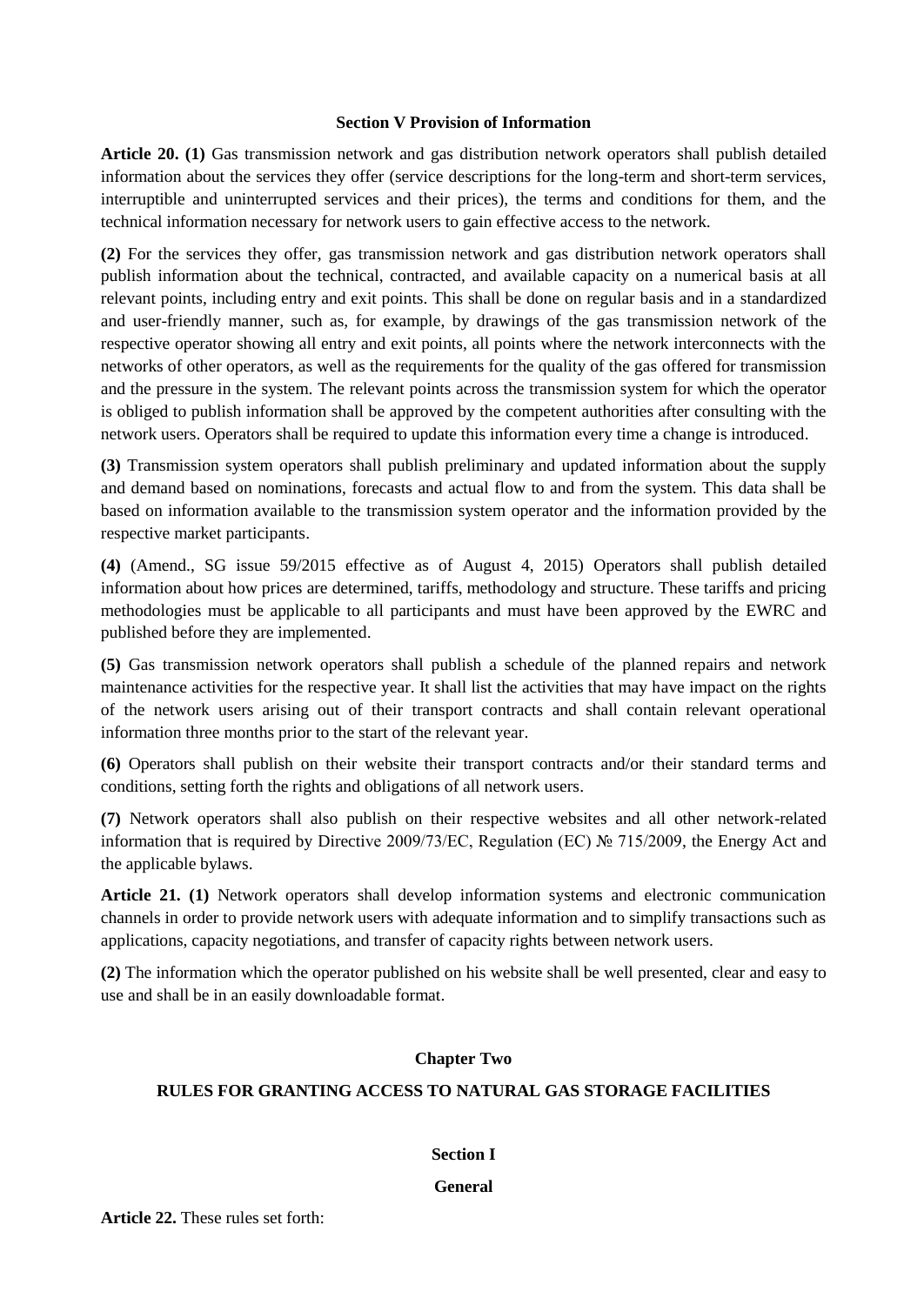- **1.** The conditions for access to natural gas storage facilities, which applicants must meet;
- **2.** The procedures for granting access to natural gas storage facilities;

**Article 23.** The period between the 1<sup>st</sup> and the 15<sup>th</sup> April and the period between the 1<sup>st</sup> and the 15<sup>th</sup> October of every calendar year shall be used for stabilizing the reservoir, for running technical prophylactic, and for preparing the natural gas storage facilities for their next cycle of injection and withdrawal.

## **Section II**

## **Conditions for Granting Access to Natural Gas Storage Facilities**

**Article 24**. The natural gas storage facility operator shall grant access to his facility to the applicants, who meet the eligibility criteria set forth in these rules under equal conditions.

**Article 25**. Right of access to natural gas storage facilities can be granted to entities residing in a EU member state and entities registered in countries under international treaties with the Republic of Bulgaria for mutual application of the respective European Community laws provided there are interconnections in place and provided the conditions of Article 176а of the Energy Act (EA) are met.

## **Section III**

## **Procedures for Granting Access to Natural Gas Storage Facilities**

**Article 26**. The storage facility operator undertakes to:

- **1.** (Amend, SG issue 59/2015 effective as of August 4, 2015) оffer access to the storage facility to third parties under conditions of non-discrimination, transparency and equality for all potential customers by concluding a harmonized contract approved by the EWRC;
- **2.** meet market demand by providing access to the storage facility on a non-discriminatory basis, taking into account the special characteristics of the national gas market;
- **3.** establish rules for effective and permanent use of the storage facility capacity by making maximum use of the available capacity and offering any available capacity after having notified the users;
- **4.** use under conditions of confidentiality any available commercial information related to the customers of the storage facility and only for their intended purposes;
- **5.** (Amend., SG issue 59/2015 effective as of August 4, 2015, SG issue 103/2016 effective as of 27.12.2016)) periodically provide up-to-date information to the EWRC and the TSO;
- **6.** cooperate with the gas transmission system operator for security purposes of both the storage facility and the gas transmission system.
- **7.** make sure that the security guarantees for the storage facility users are non-discriminatory and do not constitute an obstacle to free market transactions between the parties.

**Article 27.** Natural gas storage facility operators shall publish on the Internet:

- **1.** a detailed description of the services offered including long-term and short-term services and their prices;
- **2.** a standard form of a harmonized contract for natural gas storage or a standard form of a transport and storage contract when the service is offered by a combined operator;
- **3.** a simple diagram of the operator's gas transmission system showing the entry and exit point connecting the gas transmission network to the natural gas storage facility;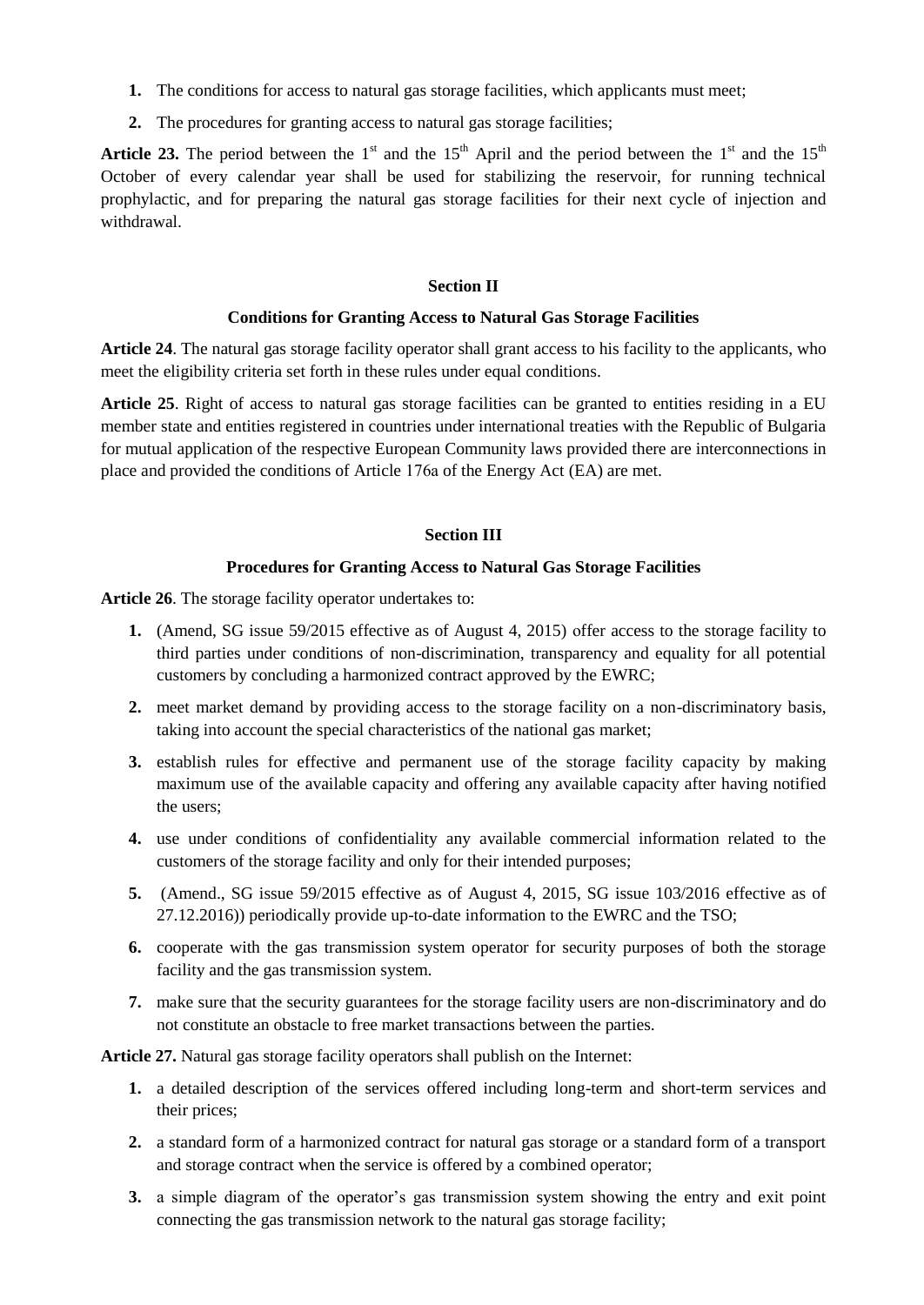- **4.** requirements for the quality of the gas offered for storage and the withdrawn gas;
- **5.** information on the available capacity and updates following changes;

**Article 28. (1)** No later than 30 calendar days before the beginning of the respective injection period, the natural gas storage facility operator shall publish on his Internet site the following:

- **1.** (Amend. SG issue 103/2016 effective as of 27.12.2016) The available capacity of the gas storage by gas months, as well as firm and interruptible capacity for injection and withdrawal, to be offered to potential customers for the entire gas year;
- **2.** (Amend. SG issue 103/2016 effective as of 27.12.2016) The possibility for concluding contracts for long-term and short-term storage services with firm and interruptible capacity for injection and withdrawal;
- **3.** The minimum storage capacity a potential customer can apply for;
- **4.** (Amend. SG issue 103/2016 effective as of 27.12.2016) The deadline for submission of storage capacity applications for the forthcoming gas year (at least 14 days as of its announcement).

**(2)** In case of available storage capacity, injection and respectively for withdrawal, the operator shall update the information even beyond the deadline set forth in para 1, to timely offer the capacity on the primary market.

**(3)** Each capacity of the storage facility, requested by an eligible applicant for access, shall be offered under third party access conditions on a non-discriminatory basis, on equal contractual terms and taking into account the special characteristics of the national gas market;

**Article 29. (1)** The principles for allocation of the available and the unused capacity shall be the following:

- **1.** the available capacity shall be allocated under conditions of transparency, equality and competitiveness.
- **2.** the operator shall timely offer the unused capacity on the primary market;
- **3.** gas storage facility users shall have the right to resell their contracted capacity on the secondary market, after notifying the operator thereof.

**(2)** (New, SG issue 59/2015 effective as of August 4, 2015) The mechanisms for allocation of the available storage capacity could be:

- **1.** Pro-rata;
- **2.** Tender procedure;
- **3.** (New SG issue 103/2016 effective as of 27.12.2016) first-come-first-served
- **4.** (Prev. item 3, SG issue 103/2016 effective as of 27.12.2016) Open application (in case of new gas infrastructure).

**(3)** (Previous para.2, amend, SG issue 59/2015 effective as of August 4, 2015, SG issue 103/2016 effective as of 27.12.2016) The capacity of the storage facility shall be provided to the users in accordance with the non-discrimination procedures. The storage facility operator shall offer users the technical capacity of the facility except for the quantity needed by the operator for operational use, as well as for the needs of the gas transmission system operator, and also excluding the amount of capacity the operator is obliged to ensure for natural gas storage according to the provisions of the Emergency Action Plan and the Preventive Action Plan adopted pursuant to Regulation (EC) 994/2010 of the European Parliament and of the Council of 20 October 2010 concerning measures to safeguard security of gas supply and repealing Council Directive 2004/67/EC of the Council. Excluding capacity of the storage facility shall be controlled by EWRC.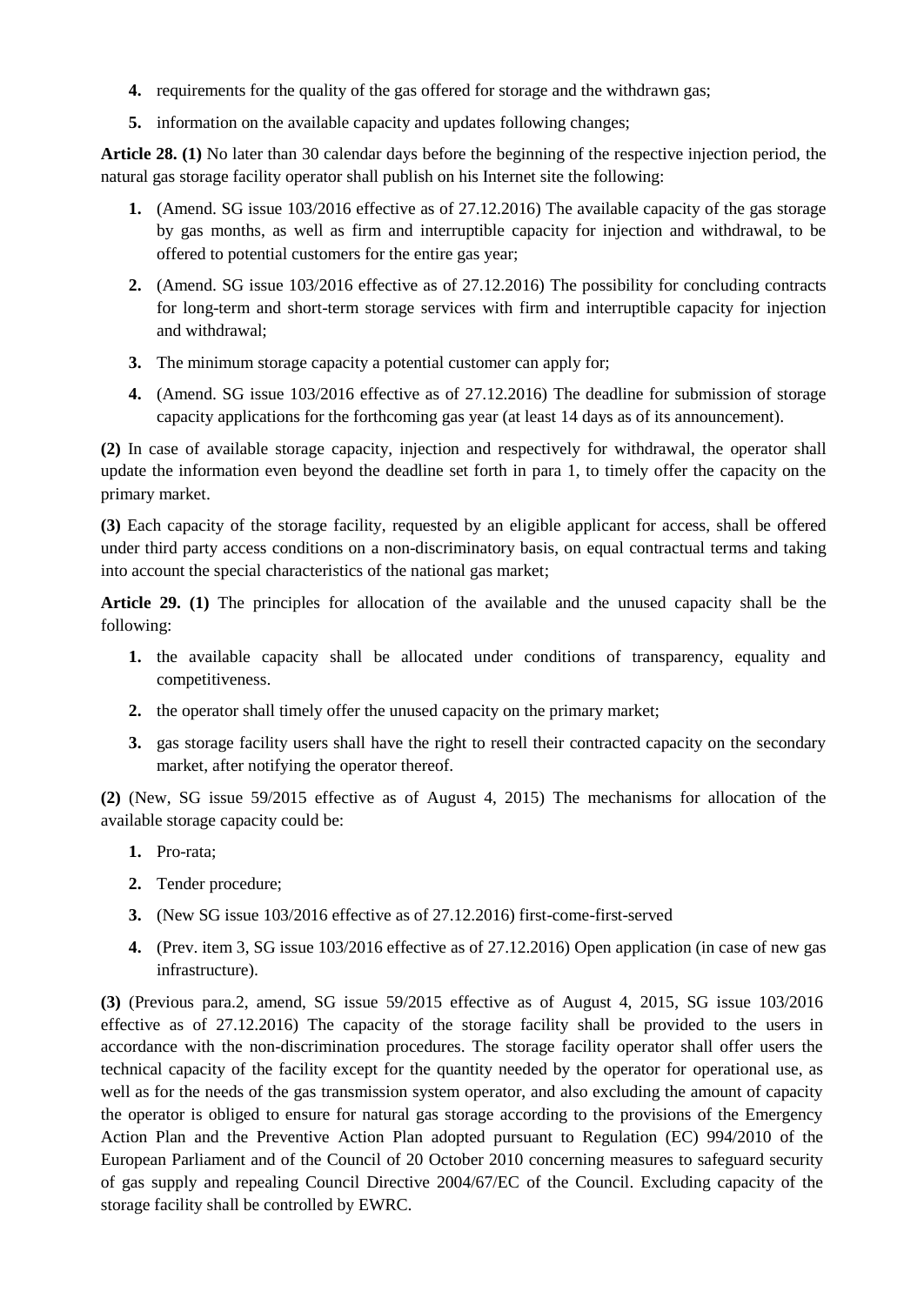**Article 30. (1)** In order to apply for capacity from the storage facility, the potential user should submit an application form approved by the storage facility operator.

**(2)** The Applications for storage capacity must include the following:

- **1.** nominated storage capacity;
- **2.** nominated injection capacity and nominated withdrawal capacity by gas months
- **3.** (Amend. SG issue 59/2015 effective as of August 4, 2015) bank guarantee or other security to the amount of 50% of the monthly value of the stored natural gas based on the nominated capacity and the currently applicable storage price approved by EWRC. The bank guarantee shall be issued pursuant to the attached standard form for two months period of validity after the deadline for submission of the application for capacity.

**(3)** The storage facility operator, at his reasonable discretion, shall be entitled to request additional documents from the applicant in proof his creditworthiness, provided that these do not constitute an unreasonable obstacle for the applicant to enter the market and are non-discriminatory, transparent and relative.

**(4)** The operator shall approve or reject the application for access to the storage facility on reasonable grounds within 10 days of receipt of the application and all of the documents attached thereof.

**(5)** Upon approval, the potential user shall be issued a certificate with 6 months validity as of the day of its issuance, under the terms and conditions set forth therein. The operator shall keep record of all certificates issued by him.

**(6)** Upon approval, the operator shall send a draft storage contract to the applicant. In return, the applicant shall sign the draft contract and it shall be concluded within 7 days of its receipt.

**(7)** (Amend. SG issue 103/2016 effective as of 27.12.2016)The operator and the user can conclude contracts regardless of the gas year with initial dates differing from the standard ones or with shorter duration than the term of the standard one-year contract.

**Article 31. (1)** The facility operator shall develop, implement, and publish non-discriminatory capacity allocation mechanisms ensuring the provision of maximum capacity to all market participants, taking into consideration the integrity and the efficient system operation and consulting with the users.

**(2)** Operators shall offer minimum the following services:

- **1.** Bundled (contracted) services with regard to the injection/withdrawal of gas at established technical parameters;
- **2.** Non-binding (supplementary) services with regard to the facility's capacities available at the beginning of the calendar year;
- **3.** Long-term (over 1 year) and short-term (under 1 year) services with 1 day minimum period of storage.

**(3)** The services offered by the storage system operator must be in the interest of the users and consistent with the market situation and the economic efficiency.

**(4)** The storage facility operator shall offer services, which are compatible with the use of interconnection gas transmission systems and providing easy access to the storage facility.

**(5)** The storage system operator must have a developed information system for electronic communication enabling him to provide users with proper and up-to-date information and facilitating potential capacity exchange between them.

## **Section IV**

## **Control**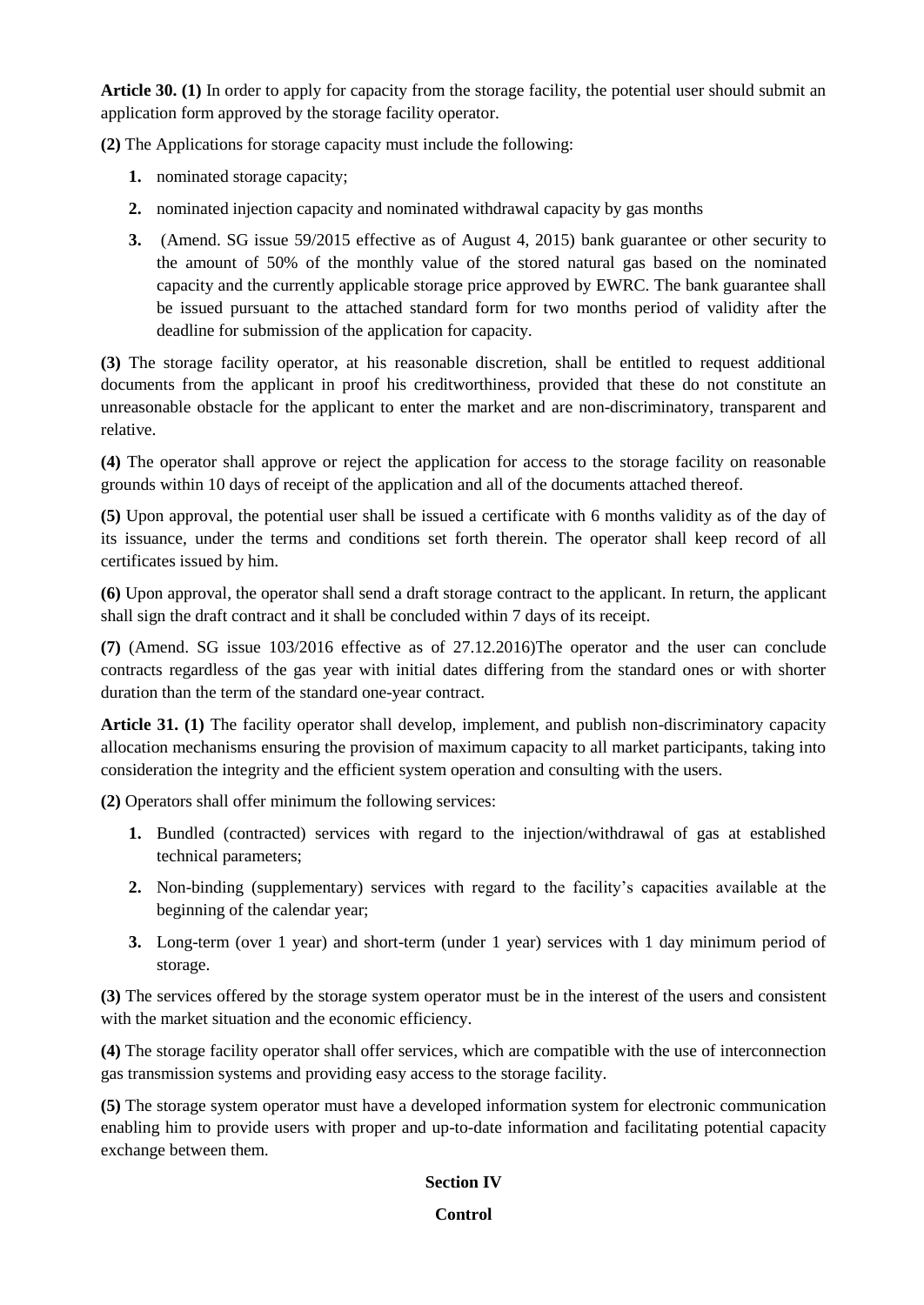**Article 32**. (Amend. – SG issue 59/2015 effective as of August 4, 2015) EWRC shall supervise the implementation of these rules under the terms and conditions of the Energy Act.

## **ADDITIONAL PROVISIONS**

**§1.** For the purpose of these rules:

- **1. Access** shall refer to the right to use the transmission network and/or the distribution networks for natural gas transmission at a price and in accordance with these rules.
- **2. Entry point** shall refer to the physical point equipped with commercial metering devices where the quantity, pressure and quality of the natural gas subject to transmission are metered and determined and the gas is handed over from the user to the respective operator.
- **3. Exit point** shall refer to a physical point equipped with commercial metering devices where the quantity and pressure of the transmitted natural gas are metered and determined and the gas is handed over from the respective operator to the network user.
- **4.** (Amend. SG issue 103/2016 effective as of 27.12.2016) **Interconnection point** shall mean a physical or virtual point connecting neighboring entry-exit systems or connecting an entry-exit system with a gas pipeline for interconnection as far as these points are subject to booking by the network users.
- **5. Gas regulation station (GRS)**, **Automatic gas regulation station (AGRS)** shall refer to an installation for regulation of natural gas pressure, equipped also with commercial metering devices.
- **6. Natural gas transmission** shall refer to natural gas transportation through the transmission network or the gas distribution networks.
- **7. Contracted capacity** shall refer to the capacity allocated by the transmission system operator to a network user according to the Transport Contract.
- **8.** (Amend. SG issue 103/2016 effective as of 27.12.2016) **Technical capacity** shall refer to the maximum firm capacity the transmission system operator can offer to the network users, taking into account the integrity of the system and the operational requirements of the transmission system.
- **9.** (Amend. SG issue 103/2016 effective as of 27.12.2016) **Firm capacity** shall refer to the gas transmission capacity with uninterruptibility guaranteed by the transmission system operator under a concluded contract.
- **10. Interruptible capacity** shall refer to the gas transmission capacity which can be interrupted by the operator of the gas transmission and/or the gas distribution network in accordance with the provisions stipulated in the Transport Contract.
- **11.** (Amend. SG issue 59/2015 effective as of August 4, 2015, SG issue 103/2016 effective as of 27.12.2016)) **Interruptible capacity for reverse transmission on commercial basis** (backhaul or virtual capacity) shall refer to the gas transmission capacity in reverse to the physical transmission direction, which is performed on a commercial basis.
- **12. Nomination** shall refer to a preliminary notification of the network user to the operator of the respective network about the actual flow requested by him to be transmitted through that network.
- **13. Re-nomination** shall refer to any subsequent notification for correction of the original nomination.
- **14.** (Repeal. SG issue 103/2016 effective as of 27.12.2016)
- **15. Withdrawal** shall refer to the activities that are undertaken to make certain quantities of natural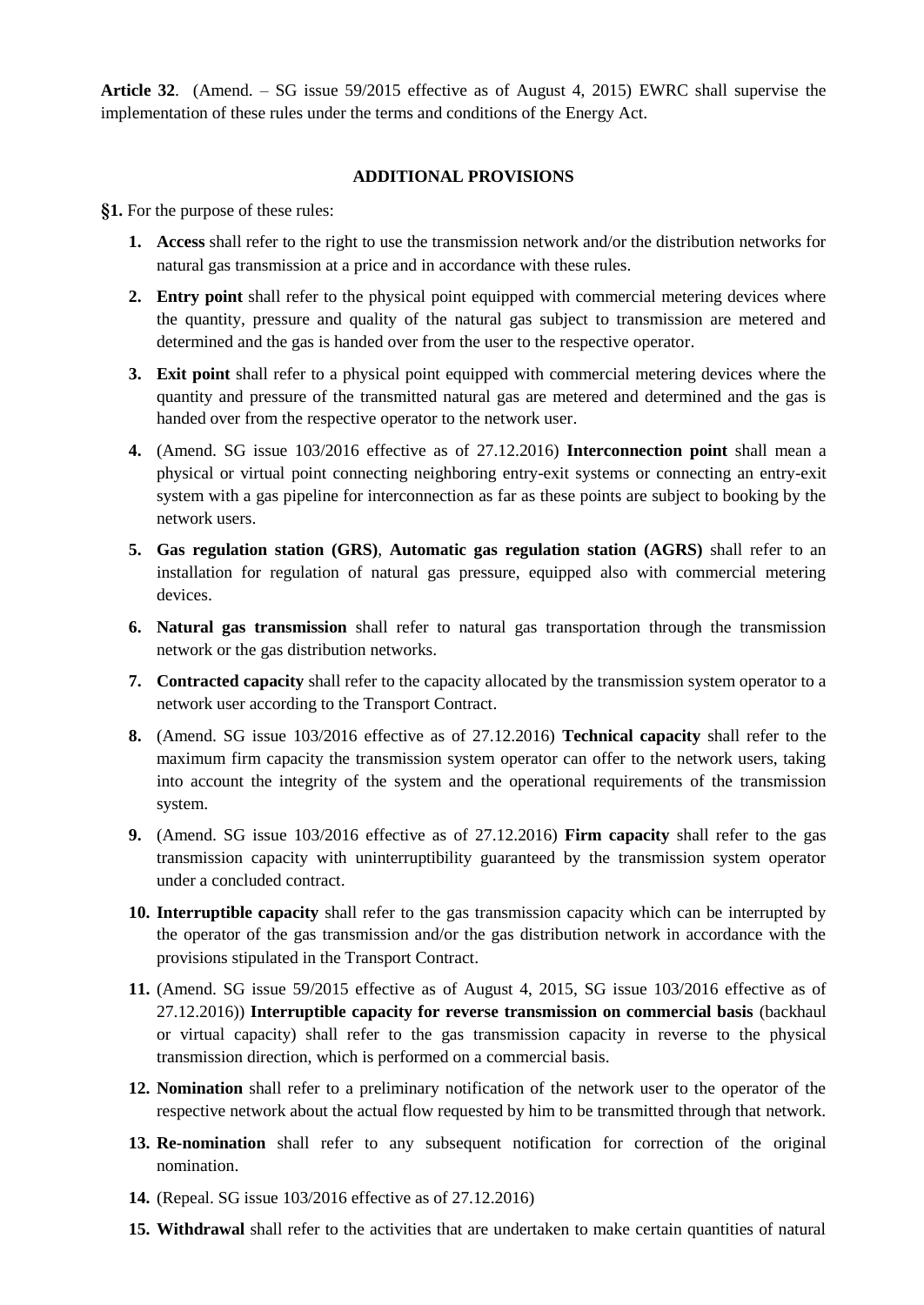gas located in the underground gas reservoir of the gas storage reach the gas transmission network.

- **16. Injection** shall refer to the activities that are undertaken to make certain quantities of natural gas in the gas transmission network reach the underground reservoir of the gas storage facility to be stored there for a certain period of time.
- **17. Underground gas storage facility** shall refer to the underground and ground facilities built on the basis of underground structures fit for natural gas storage.
- **18. Underground gas reservoir** (Reservoir) shall refer to the underground part of the facility where injected natural gas quantities actually stay prior to their subsequent extraction (withdrawal).
- **19. Working storage capacity** shall refer to maximum volume of natural gas that can be stored in the underground gas reservoir at a given point of time.
- **20. Commercial storage capacity** shall refer to the amount of working capacity which can be used for natural gas storage for customers and which can be offered by the operator to the facility users.
- **21.** (Amend. SG issue 103/2016 effective as of 27.12.2016) **Commercial firm injection/withdrawal capacity** shall refer to the injection or withdrawal capacity with uninterruptibility guaranteed by the operator under a Storage Contract.
- **22. Commercial interruptible injection/withdrawal capacity** shall refer to the injection or withdrawal capacity that can be interrupted (partially or fully) at any time by the operator under a Storage Contract.
- **23. Short-term storage services** shall refer to contracted storage capacity with one gas year injection and withdrawal schedule.
- **24. Long-term storage services** shall refer to contracted storage capacity where the period between the schedule of injection and of withdrawal is more than one gas year.
- **25. Available capacity** shall refer to the amount of commercial storage capacity, which the operator has not yet allocated and which is still available to users at a given point of time.
- **26. Capacity booked for the operator** shall refer to the amount of working capacity, which is not offered to users and is designated only for natural gas storage needed by the respective operator for technological needs with regard to the transmission process and for balancing of the gas transmission system.
- **27. Contracted capacity** shall refer to the amount of commercial capacity, which the operator has allocated to the respective customer in accordance with the signed Storage Contract;
- **28. Aggregate contracted capacity** shall refer to the sum of contracted capacities reserved for all the customers with effective Storage Contracts.
- **29.** (Amend. SG issue 103/2016 effective as of 27.12.2016) **Basic period of injection (injection period**) shall refer to the time period starting at 7:00 am on the  $15<sup>th</sup>$  of April of a given calendar year and ending at 7:00 am on the  $1<sup>st</sup>$  of October in the same calendar year throughout which the Operator has the technical capability to actually inject natural gas in the gas storage for the customers' needs.
- **30.** (Amend. SG issue 103/2016 effective as of 27.12.2016) **Basic period of withdrawal**  (withdrawal period) shall refer to the time period starting at  $7:00$  am on the  $15<sup>th</sup>$  of October of a given calendar year and ending at 7:00 am on the  $1<sup>st</sup>$  of April in the same calendar year throughout which the Operator has the technical capability to actually withdraw natural gas from the gas storage.
- **31. Injection capacity** shall refer to the maximum natural gas quantity that can be actually injected